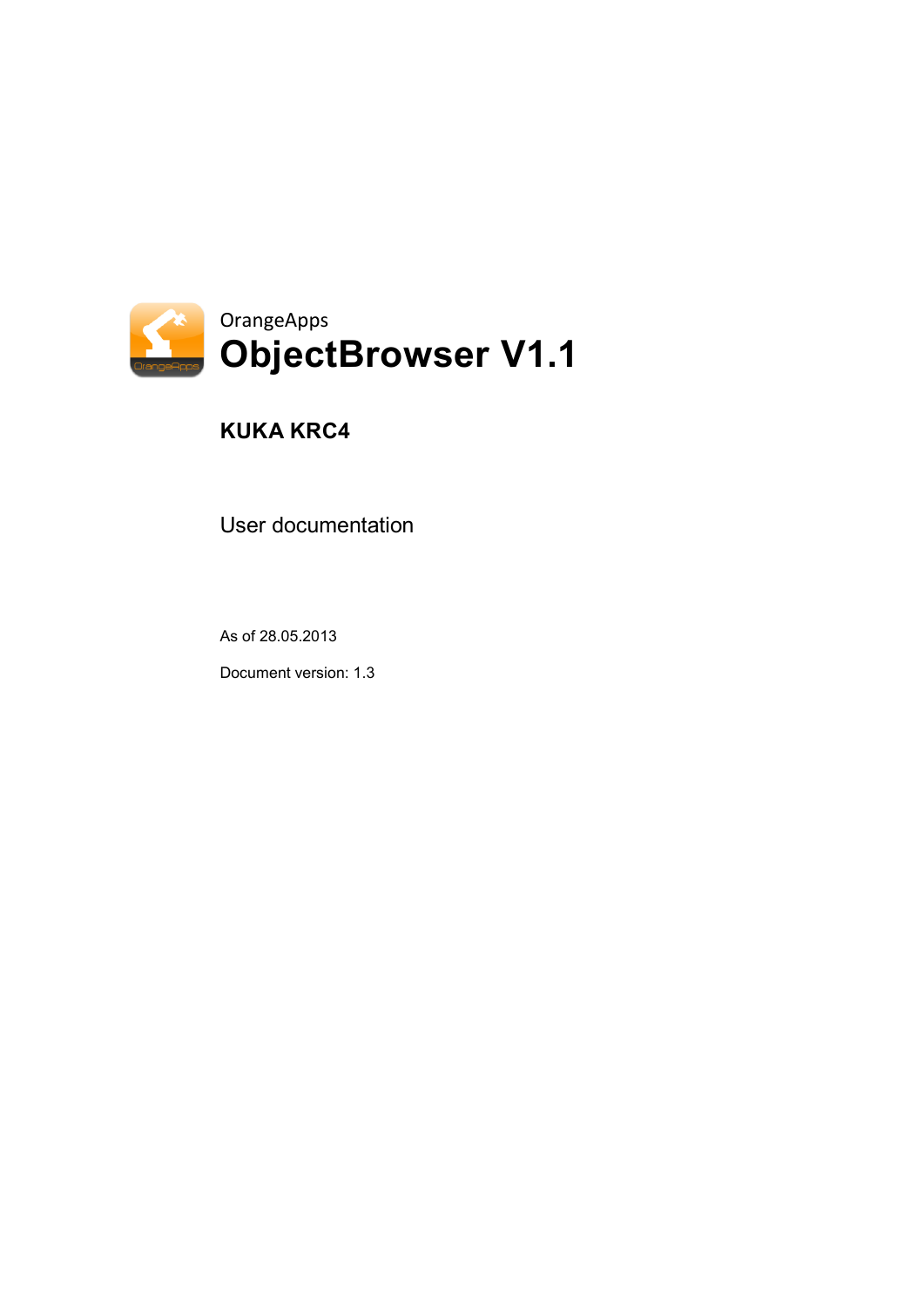© Copyright 2013

OrangeApps GmbH Arnikaweg 1 87471 Durach Germany [www.orangeapps.de](http://www.orangeapps.de/)

This documentation may - even partially – be copied and reposted. In the excerpts reproduction a reference to the copyright owner and to this document must be noted.

The contents of this document have been tested with the described software. Since deviations cannot be excluded, no guarantee for full compliance can be taken.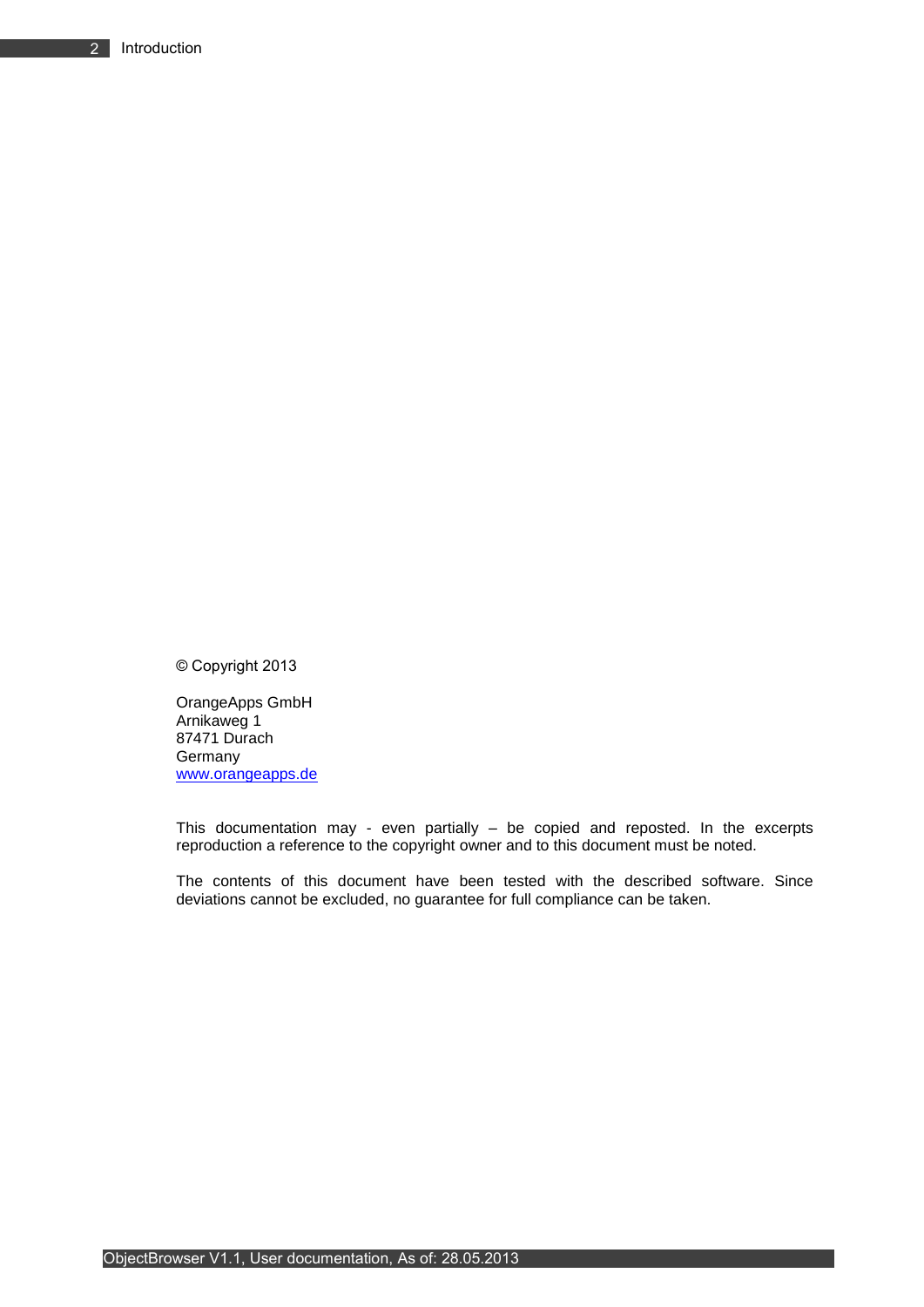### **History of document versions**

| <b>Version</b> | <b>Date</b> | <b>Author</b>          | <b>Change Reason / Comment</b> |
|----------------|-------------|------------------------|--------------------------------|
| 1.0            | 20.03.2013  | <b>Christian Mayer</b> | First position                 |
| 1.1            | 04/20/2013  | <b>Christian Mayer</b> | Runtime variables              |
| 1.2            | 05/13/2013  | <b>Christian Mayer</b> | User-defined lists             |
| 1.3            | 05/28/2013  | <b>Christian Mayer</b> | Scope of Variables             |

# **Content**

| 1            |                |  |
|--------------|----------------|--|
|              | 1.1            |  |
|              | 1.2            |  |
|              | 1.3            |  |
| $\mathbf{2}$ |                |  |
| 3            |                |  |
|              | 3.1            |  |
|              | 3.2            |  |
|              | 3.3            |  |
| 4            |                |  |
|              | 4.1            |  |
|              | 4.1.1<br>4.1.2 |  |
|              | 4.2            |  |
|              | 4.2.1          |  |
|              | 4.2.2          |  |
| 5            |                |  |
|              | 5.1            |  |
|              | 5.2            |  |
|              | 5.3            |  |
| 6            |                |  |
|              | 6.1            |  |
|              | 6.2            |  |
|              | 6.3            |  |
|              | 6.4            |  |
|              | 6.5            |  |
|              | 6.6            |  |
|              | 6.7            |  |
|              | 6.8            |  |
|              | 6.9            |  |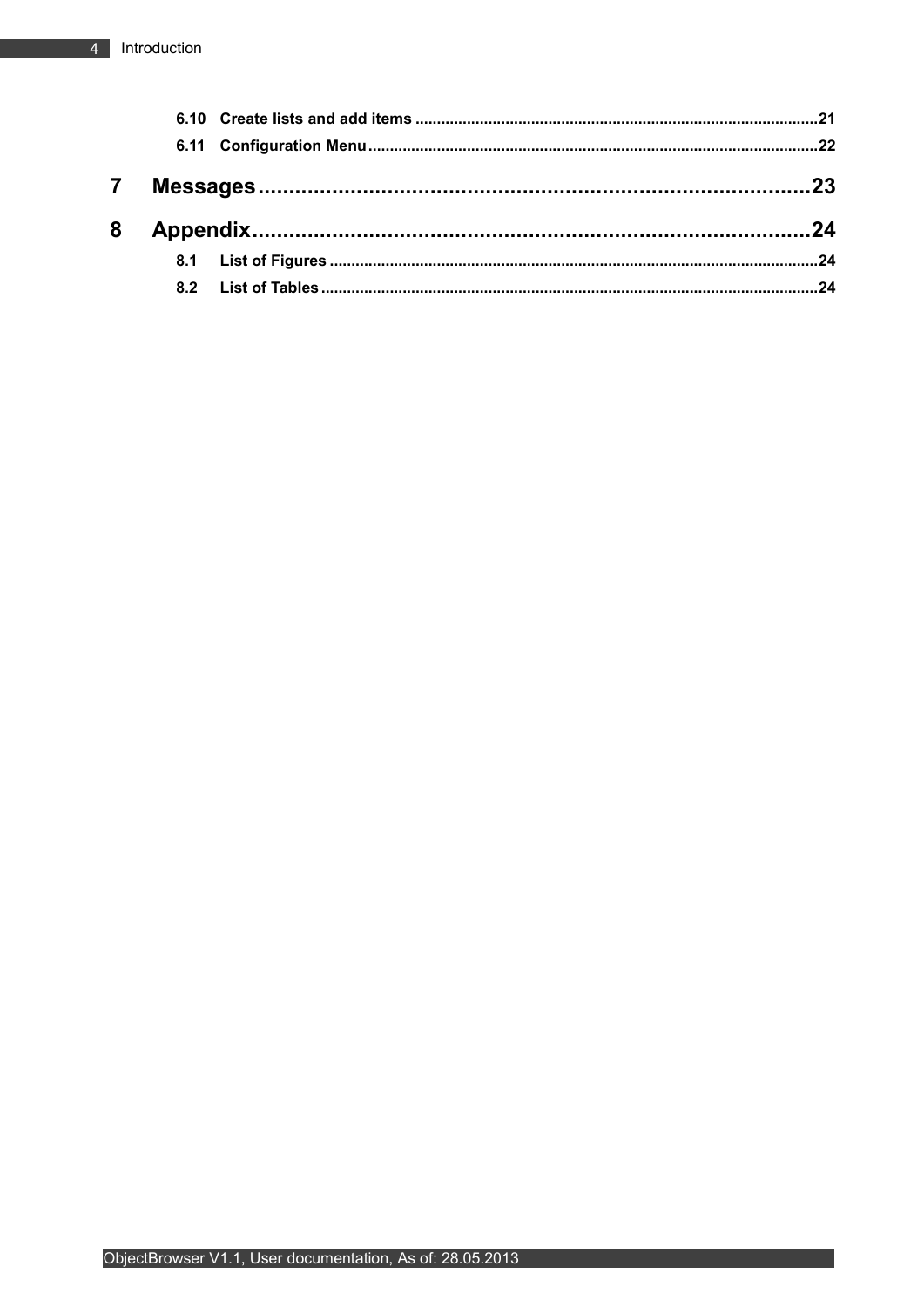# <span id="page-4-0"></span>**1 Introduction**

### <span id="page-4-1"></span>**1.1 Target group**

This documentation is intended for users with the following skills:

- **Knowledge of robot programming**
- **Knowledge in the robot programming language KRL**

### <span id="page-4-2"></span>**1.2 Representation of information**





These notes indicate that death or serious bodily injury could occur if precautions are not taken.



These notes indicate that minor personal injury can result if precautions are not taken.

These notes indicate that damage may occur if precautions are not taken.



This manual contains useful tips or special information for the current topic.

### <span id="page-4-3"></span>**1.3 Terminology used**

| <b>Notion</b> | <b>Description</b>                   |
|---------------|--------------------------------------|
| SmartPad      | Handheld unit                        |
| SmartHmi      | User interface of the robot software |
| <b>KRL</b>    | <b>KUKA Robot Language</b>           |

<span id="page-4-4"></span>**Table 1-1 terms used**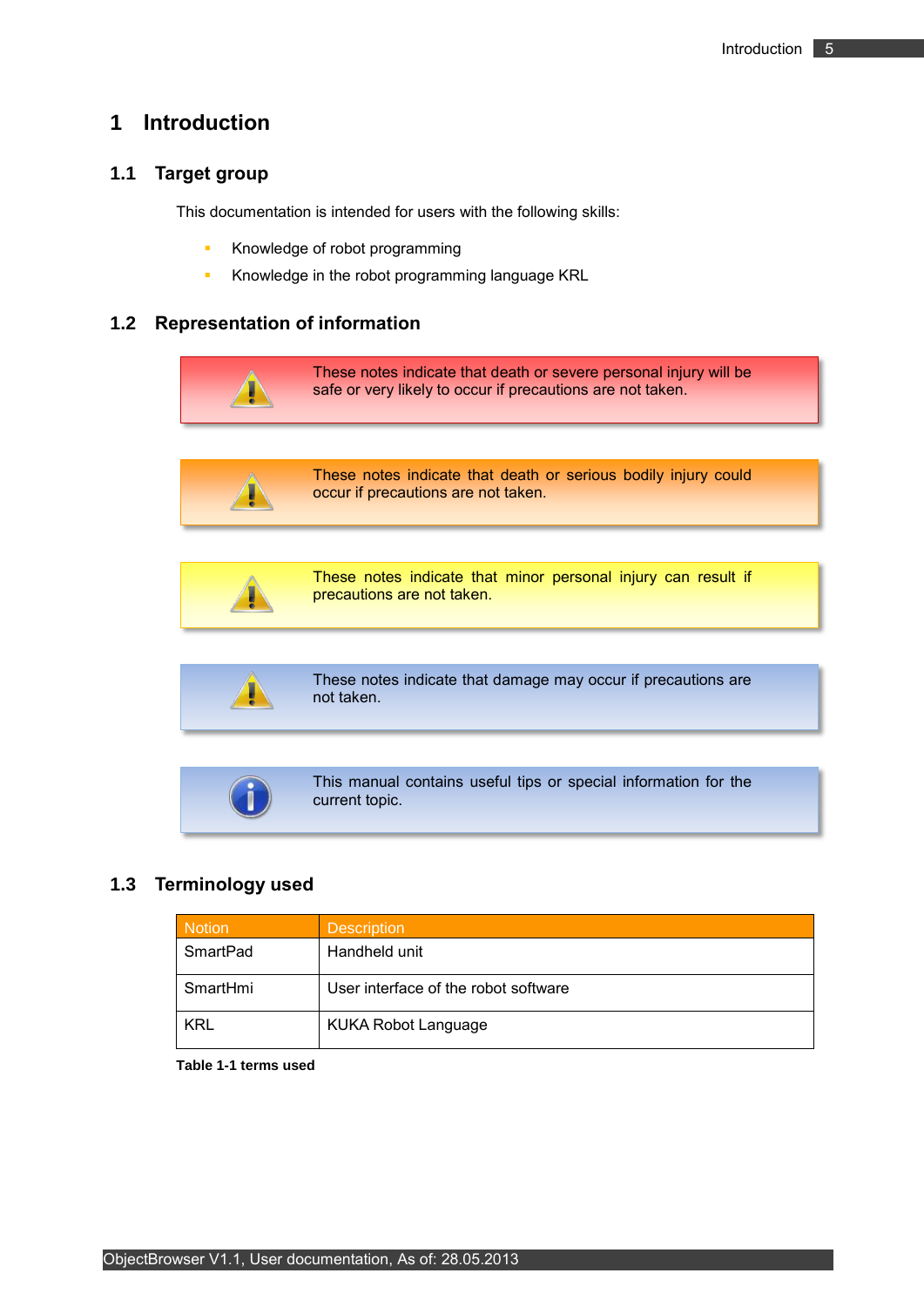# <span id="page-5-0"></span>**2 Product Description**

The ObjectBrowser software tool provides an interface for easy viewing and changing of all known on the control variables.

#### **Key Features**

- Intuitive use of the software by scrolling list
- **-** Displayed as an integrated window in SmartHmi

#### **Key Features**

- Display and modification of KRL variable values in real time
- Breakdown of the list by:
	- o Variable Name
	- o Data Type
	- o Modules
	- o Currently selected module
	- o Favorites
	- o Runtime variables
	- o Lists
	- o Search function to quickly find variables
	- o Favorites List
- Display and modification of run-time variables of the currently selected routine
- Import / export of user-definable variable lists
- Copying and pasting variable values of mutually compatible data types via the context menu
- Representation of the scope of variables (global or local)
- Language English and German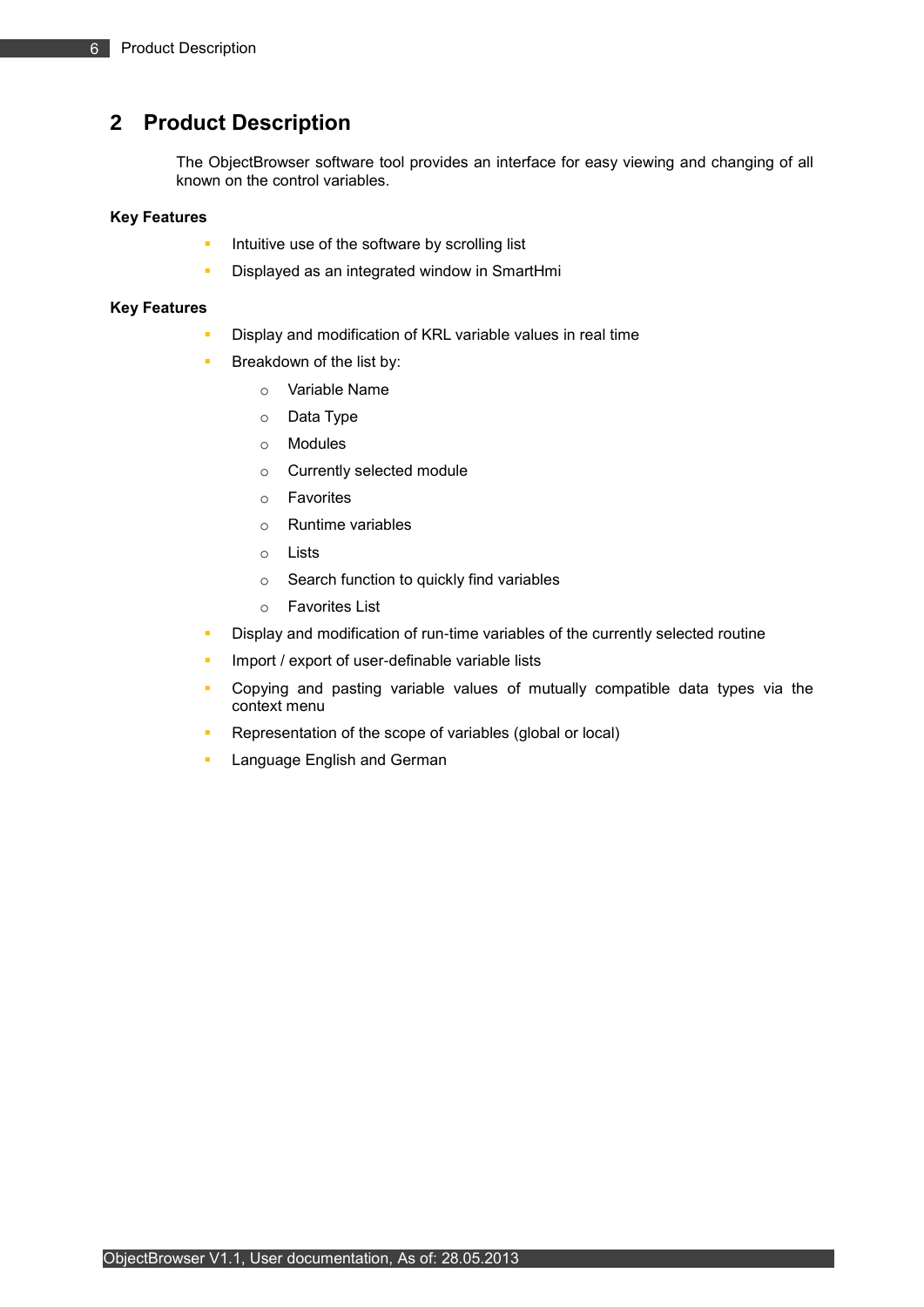### <span id="page-6-0"></span>**3 Installation**

The installation is done via the *additional software* option. These can be found in the main menu under *start-up*.

### <span id="page-6-1"></span>**3.1 System requirements for running**

**Minimum Hardware Requirements**

KUKA System Software 8.2

#### <span id="page-6-2"></span>**3.2 Install ObjectBrowser or upgrade to new version**

#### **Requirement**

User group Expert

For installation on the three systems, Real Robot, Office Lite and Office PC follow these steps:

#### **Method**

- 1. Extract the .Zip file
- 2. Copy the installation folder *OrangeApps.ObjectBrowser* containing the setup files to a USB stick or directly to a drive on the target system (for example, d: \).
- 3. If you are already in possession of a valid license file, copy it to the files in the installation folder. The license file is automatically detected and installed during setup. Alternatively, you can manually install the license file after installation.
- 4. When installing from a USB stick, connect this to the controlling PC or the SmartPad.
- 5. Choose *commissioning Additional software* from the main menu.
- 6. Click the button *New software*.
- 7. You'll get a list of available software for installation. If there's no entry *OrangeApps.ObjectBrowser* in the list, click *Refresh*. If now the entry appears, go to step 10
- 8. If the entry does not appear, the drive from where to install must be configured first. To do this, choose *Configuration*. In the new window you now have the option to select the path where to find the folder *OrangeApps.ObjectBrowser.*
- 9. Select an empty cell in the *installation paths for options* and click *path selection*. The available drives are displayed. Select the drive on which the folder *OrangeApps.ObjectBrowser* is located and save your selection with. The window closes. *OrangeApps.ObjectBrowser* should now appear as an entry in the list. If this is not the case, press *refresh* and/or repeat steps 7 to 8
- 10. Highlight the entry *OrangeApps.ObjectBrowser* and press *Install*. Confirm the security prompt with *Yes*.
- 11. Read the license agreement carefully. Explain your agreement to the license terms by clicking *I Accept* and continue the installation by clicking *Continue*. If you do not agree with the license terms, please cancel the installation by clicking *Cancel*.
- 12. The installation will be prepared now. To perform the final installation the control PC has to be restarted. This can immediately be executed by clicking *Reboot Control PC now* or later by clicking *later*.
- 13. If you select *later*, the window is closed. In order finalize the installation proceed with step 14. If you select *Reboot Control PC now*, a restart of the control PC will be performed. Step 15 is then executed.
- 14. Perform a shutdown of the control PC by clicking *shutdown* in the main menu.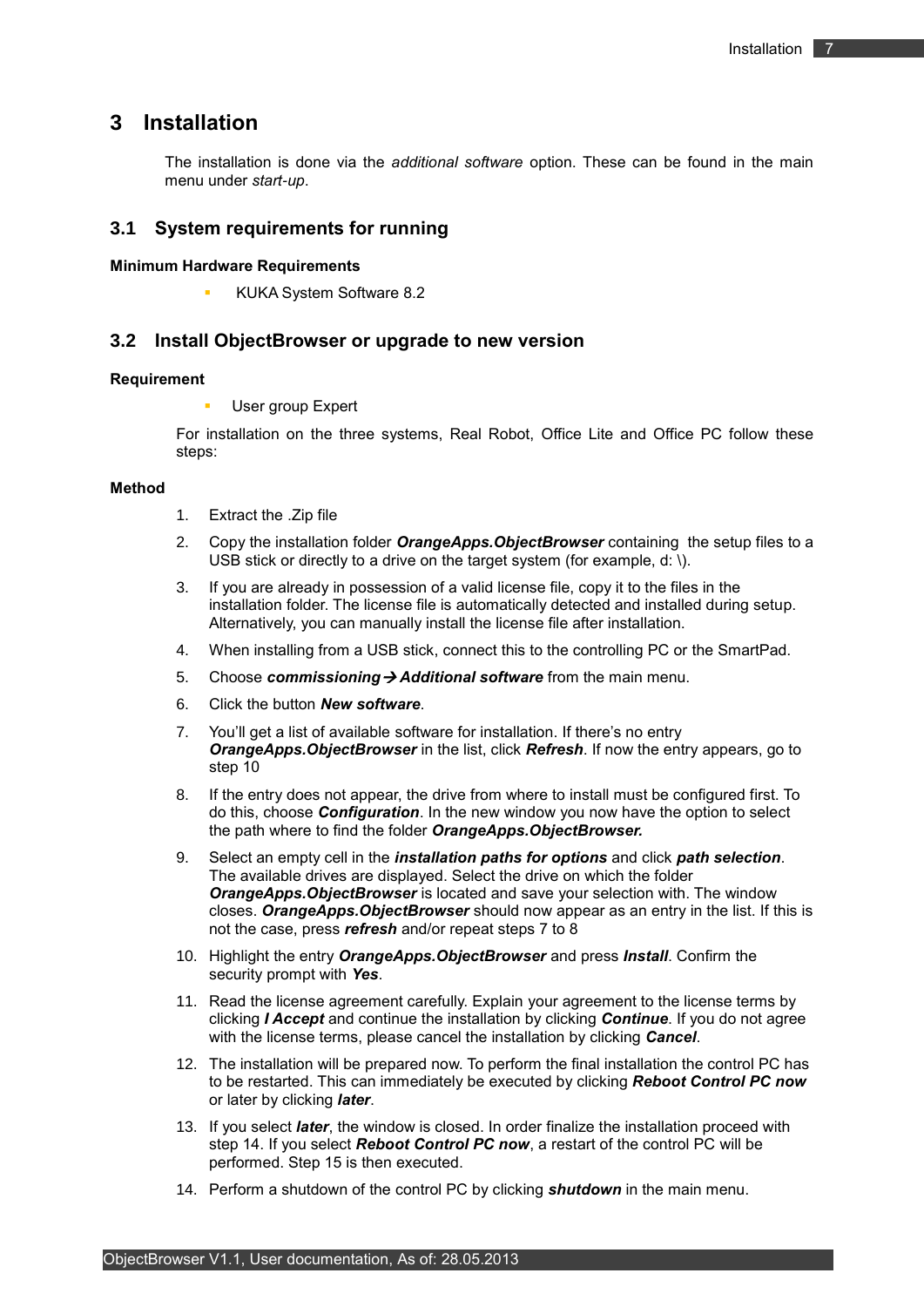- 15. During reboot of the control PC ObjectBrowser will be installed on the computer.
- 16. Remove the USB stick from the PC.

### <span id="page-7-0"></span>**3.3 Uninstall ObjectBrowser**

#### **Requirement**

User group Expert

#### **Method**

- 17. Choose *commissioning* > Additional software from the main menu.
- 18. Highlight the *OrangeApps.ObjectBrowser* and click *Uninstall*. Answer the security prompt with *Yes*. The uninstallation is prepared. After completion of the preparatory work, a message box appears. To perform the final installation the control PC has to be restarted. To perform the final installation the control PC has to be restarted. This can immediately be executed by clicking **Reboot Control PC now** or later by clicking *later.*
- 19. If you select *later*, the window is closed. In order finalize the uninstallation proceed with step 4. If you select *Reboot Control PC now*, a restart of the control PC will be performed. Step 5 is then executed.
- 20. Perform a shutdown of the control PC by clicking *shutdown* in the main menu.
- 21. During reboot of the control PC ObjectBrowser will be uninstalled from the computer.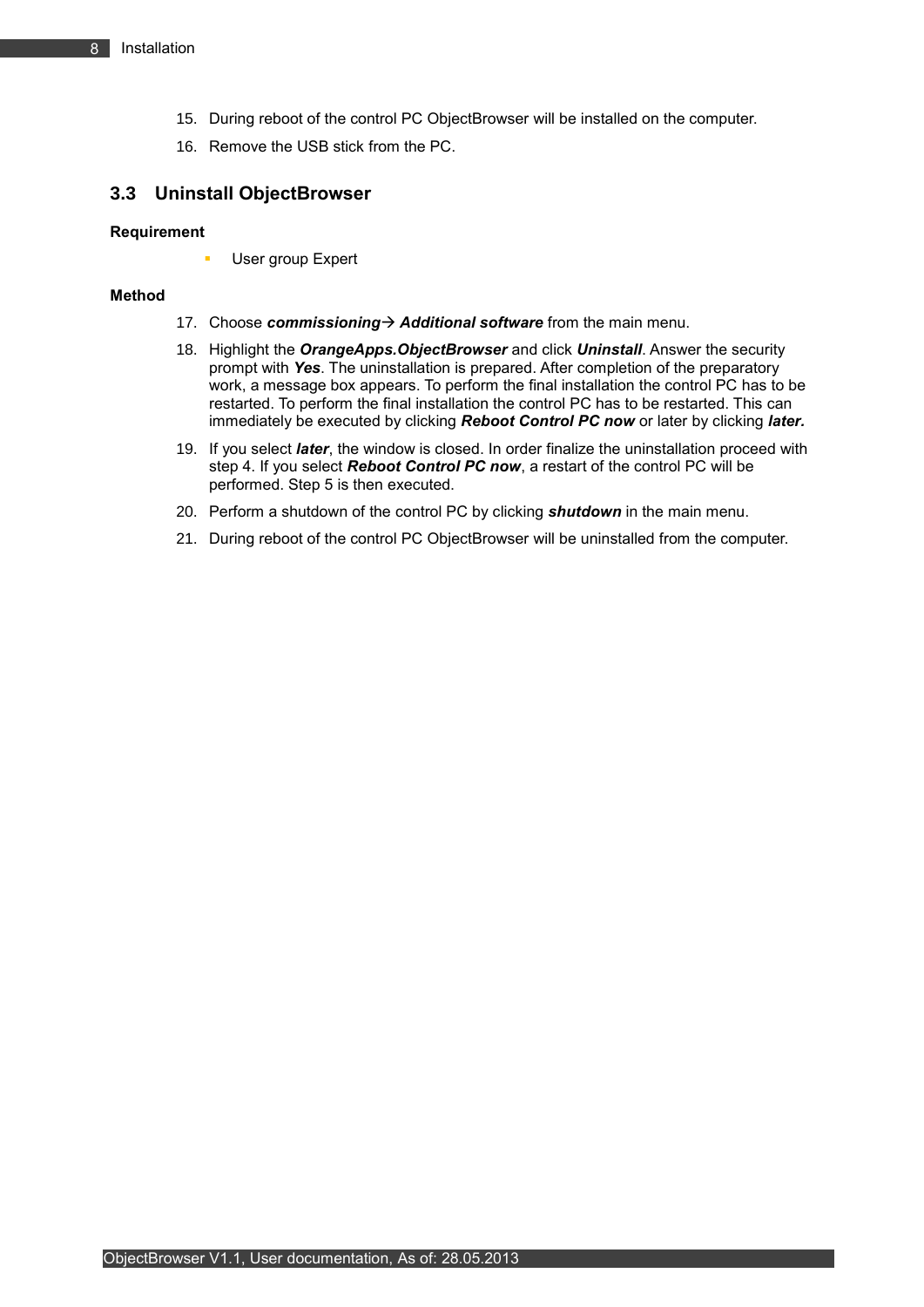## <span id="page-8-0"></span>**4 Licensing**

ObjectBrowser is subject to licensing. Licensing is done by a license file or a USB dongle. Visit our website [www.orangeapps.de](http://www.orangeapps.de/) for more information on licensing.

#### **Reference**

- A license for each robot, office computer or Office Lite is required.
- **Trial licenses can be obtained once for each evaluation system.**
- Trial licenses are free of charge and limited in time.
- Date manipulations of the system are detected, ObjectBrowser automatically disables the License

### <span id="page-8-1"></span>**4.1 Generate license number**

Trial licenses can be obtained directly at [www.orangeapps.de.](http://www.orangeapps.de/) Runtime licenses are given after receipt of the license fee.

### <span id="page-8-2"></span>**4.1.1 Robot License**

To obtain a valid license, you will need the serial number of the robot. These can be found on the rating plate of the robot or in the control software in the Help menu  $\rightarrow$  Info $\rightarrow$  Robot  $\rightarrow$ *Serial number.*

### <span id="page-8-3"></span>**4.1.2 License office computer / OfficeLite**

After installing and starting the software, a product ID is displayed. These ID you will need to obtain a valid license.

#### <span id="page-8-4"></span>**4.2 Installing a License**

#### <span id="page-8-5"></span>**4.2.1 ObjectBrowser is not installed yet**

Copy before the installation of *ObjectBrowser* the license file into the installation folder as below [3.2](#page-6-2) described.

### <span id="page-8-6"></span>**4.2.2 ObjectBrowser is already installed**

#### **Method 1**

- **Plug in a USB stick containing the license file to a USB port of the controller or** SmartPad.
- Alternatively, copy the license file to the d: drive control
- At startup of the software the license will be copied automatically into the license folder and then enabled. Note: A run-time license in the license folder is not overwritten by a trial license
- Remove the USB stick

### **Method 2**

Copy the obtained license in the folder c:\KRC\TP\ObjectBrowser\Lic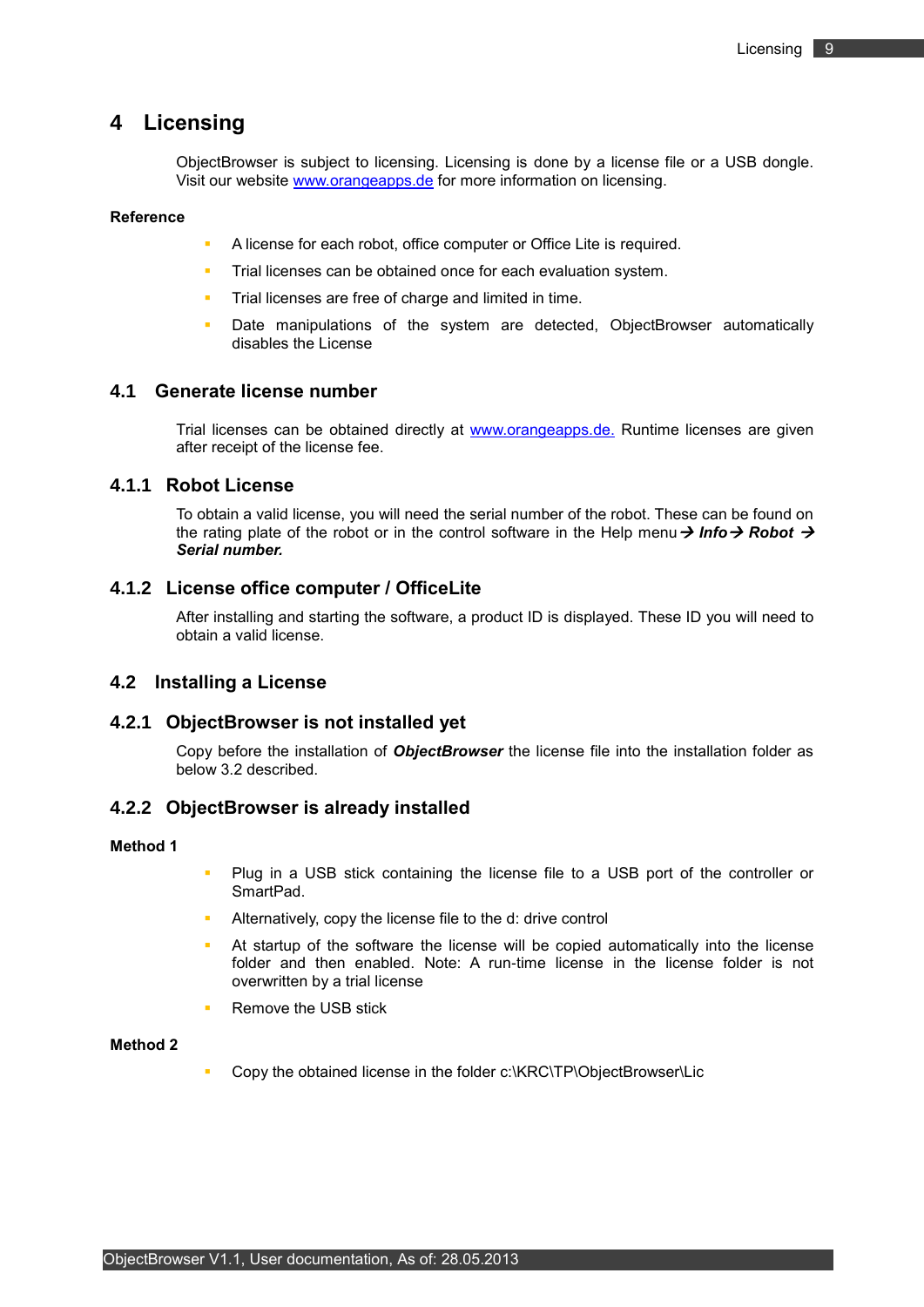# <span id="page-9-0"></span>**5 User interface**

### <span id="page-9-1"></span>**5.1 Controls**

The user interface of the ObjectBrowser contains the following elements:

- 22. Button bar
- 23. Scroll list view the main view
- 24. Close button
- 25. Scroll list with the variable view
- 26. Bar for fast scrolling
- 27. Toolbar Favorites



**Figure 5-1: Scroll list with main view**

<span id="page-9-2"></span>

<span id="page-9-3"></span>**Figure 5-2: Scrolling list with variable view**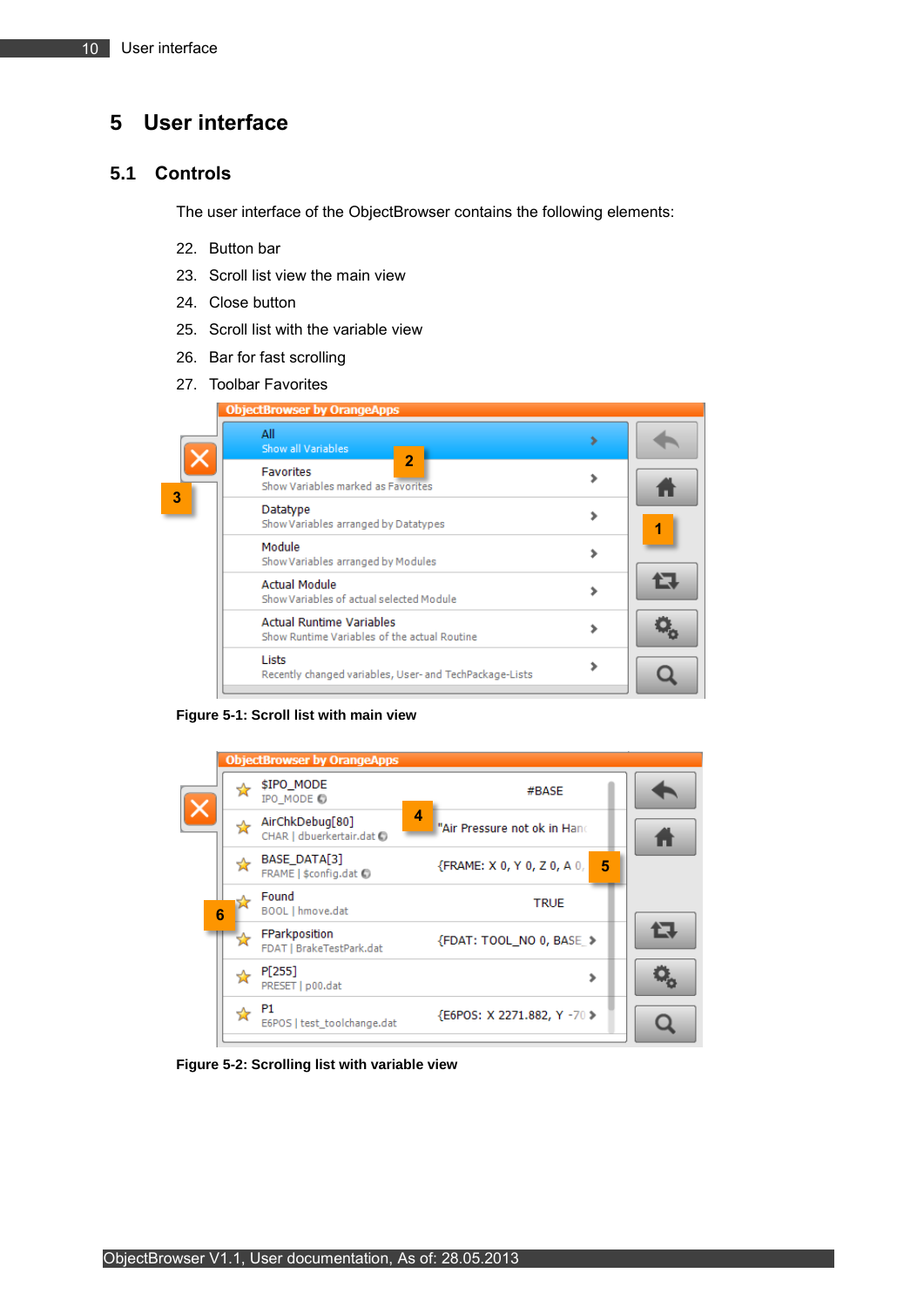# <span id="page-10-0"></span>**5.2 Symbols**

| <b>Icon</b> | <b>Description</b>                             |
|-------------|------------------------------------------------|
| ☆           | Variable does not appear in the favorites list |
|             | Variable appears in the favorites list         |
|             | List entry can be further resolved             |
|             | Variable globally available                    |

### <span id="page-10-1"></span>**5.3 Buttons**

### **Back**

| <b>Button</b> | <b>Description</b>                            |
|---------------|-----------------------------------------------|
|               | Enabled, change to higher-level list possible |
|               | Disabled, main view reached                   |

### **Home**

| <b>Description</b>                      |
|-----------------------------------------|
| Changes the scrolling list to main view |

### **Update**

| Button | <b>Description</b>                           |
|--------|----------------------------------------------|
|        | Cyclic display of variable values turned off |
|        | Cyclic display of variable values turned on  |

### **Configuration**

| Button | <b>Description</b>           |
|--------|------------------------------|
|        | Shows the configuration page |

### **Search**

| <b>Button</b> | <b>Description</b>                                                                        |
|---------------|-------------------------------------------------------------------------------------------|
|               | Displays a text field to enter a text for a filter function of the currently<br>displayed |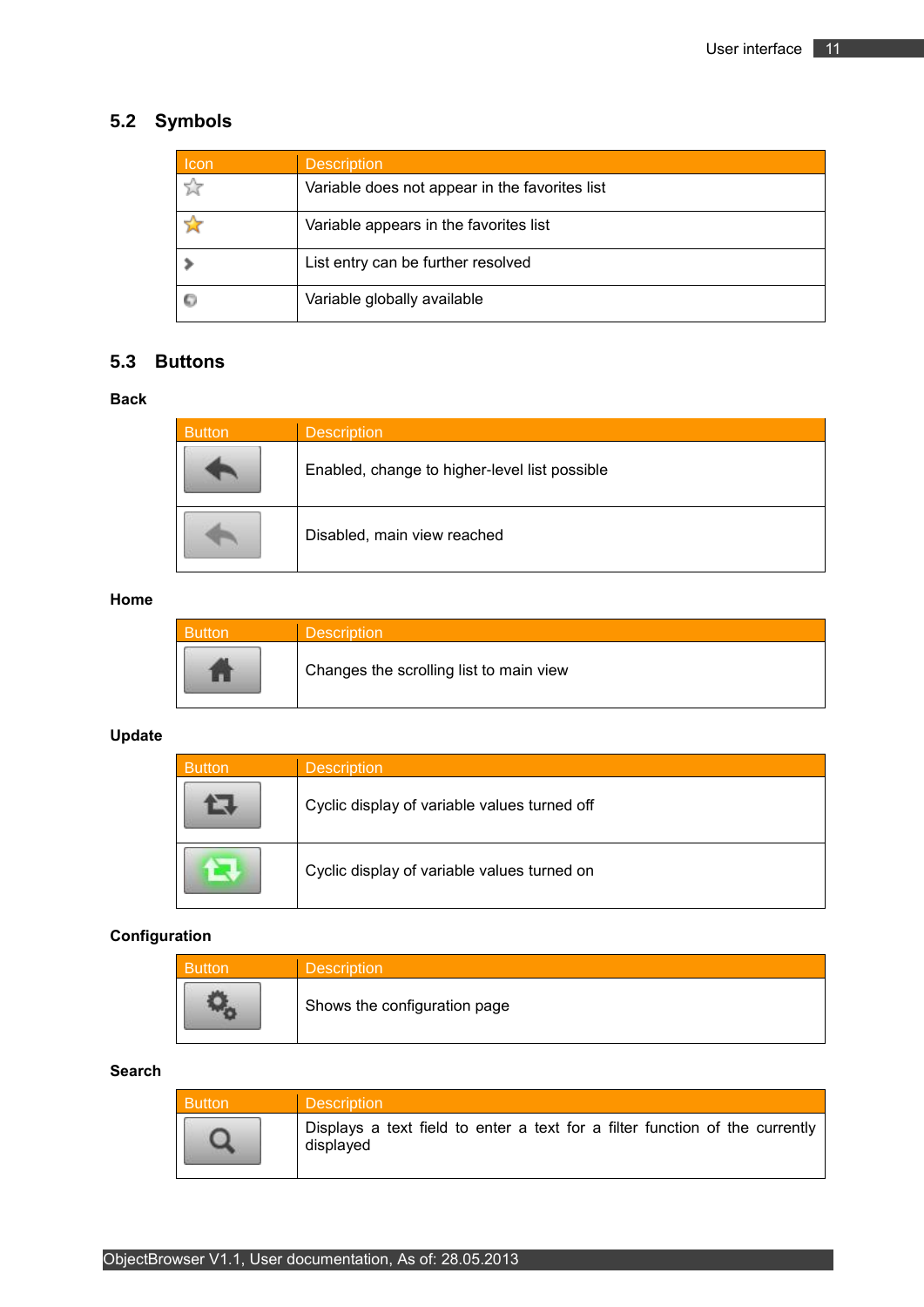# <span id="page-11-0"></span>**6 Using the ObjectBrowser**

### <span id="page-11-1"></span>**6.1 Open the ObjectBrowser**

#### **Method**

28. The ObjectBrowser is started from the main menu under *Anzeige ObjectBrowser* 

### <span id="page-11-2"></span>**6.2 Close the ObjectBrowser**

#### **Method**

29. The ObjectBrowser is closed by clicking on the Close button

### <span id="page-11-3"></span>**6.3 Basic principles of operation**

Interacting with the illustrated lists is done by tapping on list items and swipe across the screen.

### **Opening a list item**

Tap a list item

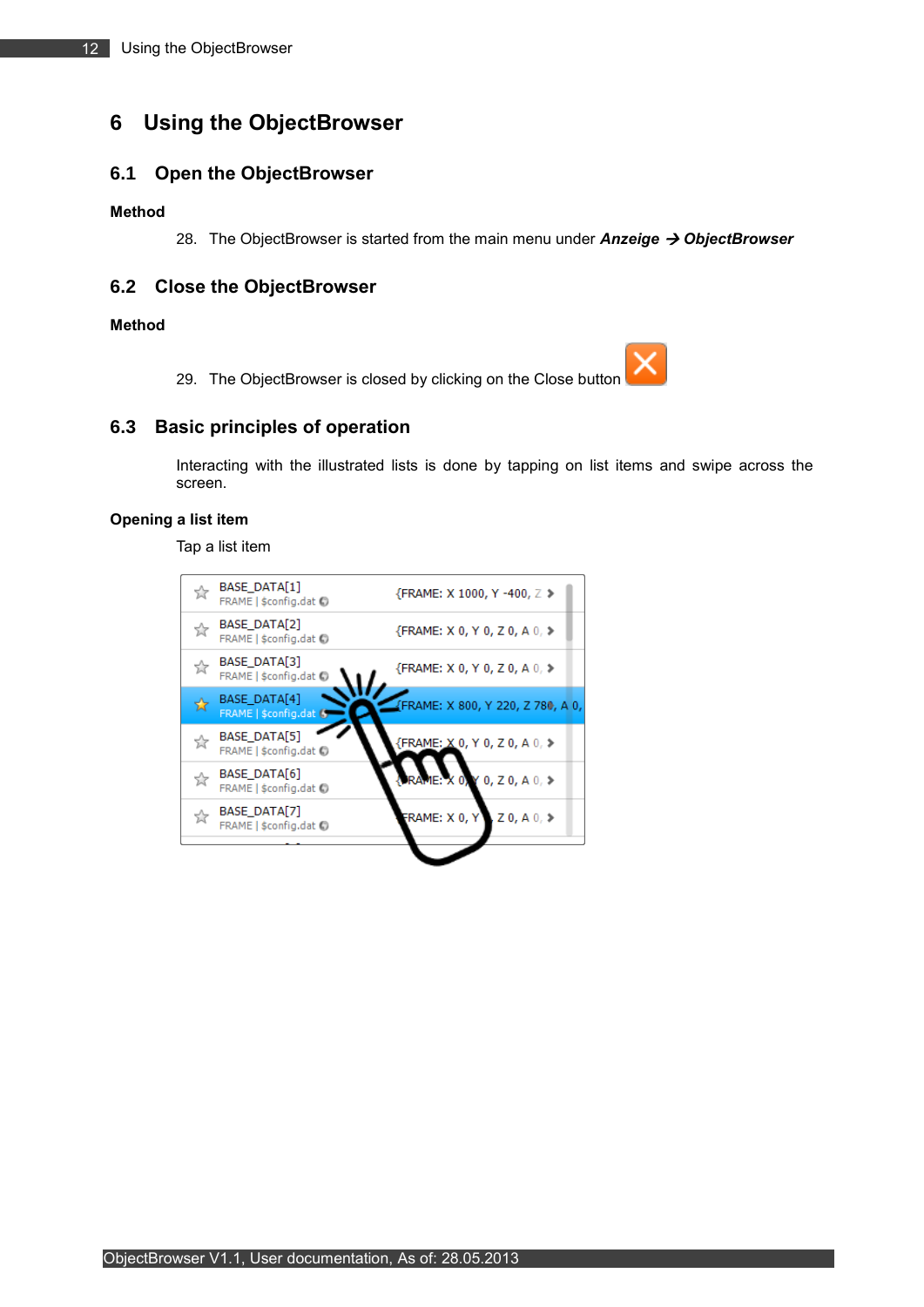#### **Scroll down the list**

Tap the scrolling list and move the finger or the input device up and down to scroll.



#### **Fast Scroll in the list**

Touch the scroll bar and move your finger or the input device up and down to scroll quickly.

| FRAME   \$config.dat (C)                               | {FRAME; A U, Y U, Z U, A U, 1     |
|--------------------------------------------------------|-----------------------------------|
| BASE DATA[3]<br>닸<br>FRAME   \$config.dat (            | {FRAME: X 0, Y 0, Z 0, A 0, >     |
| BASE_DATA[4]<br>☆<br>FRAME $ $ \$config.dat $\bigcirc$ | {FRAME: X 800, Y 220, Z 780, A 0, |
| BASE_DATA[5]<br>☆<br>FRAME   \$config.dat (            | {FRAME: X 0, Y 0, Z               |
| BASE DATA[6]<br>☆<br>FRAME   \$config.dat (            | {FRAME: X 0, Y 0, 2<br>₩A         |
| BASE DATA[7]<br>☆<br>FRAME   \$config.dat (C)          | {FRAME: X 0, Y 0, Z 0, A 0, ≯     |
| BASE DATA[8]<br>☆<br>FRAME   \$config.dat (C)          | {FRAME: X 0, Y 0, Z 0, A 0, >     |
| <b>BASE DATA[9]</b>                                    | {FRAME: X 0, Y 0, Z 0, A 0, ≯     |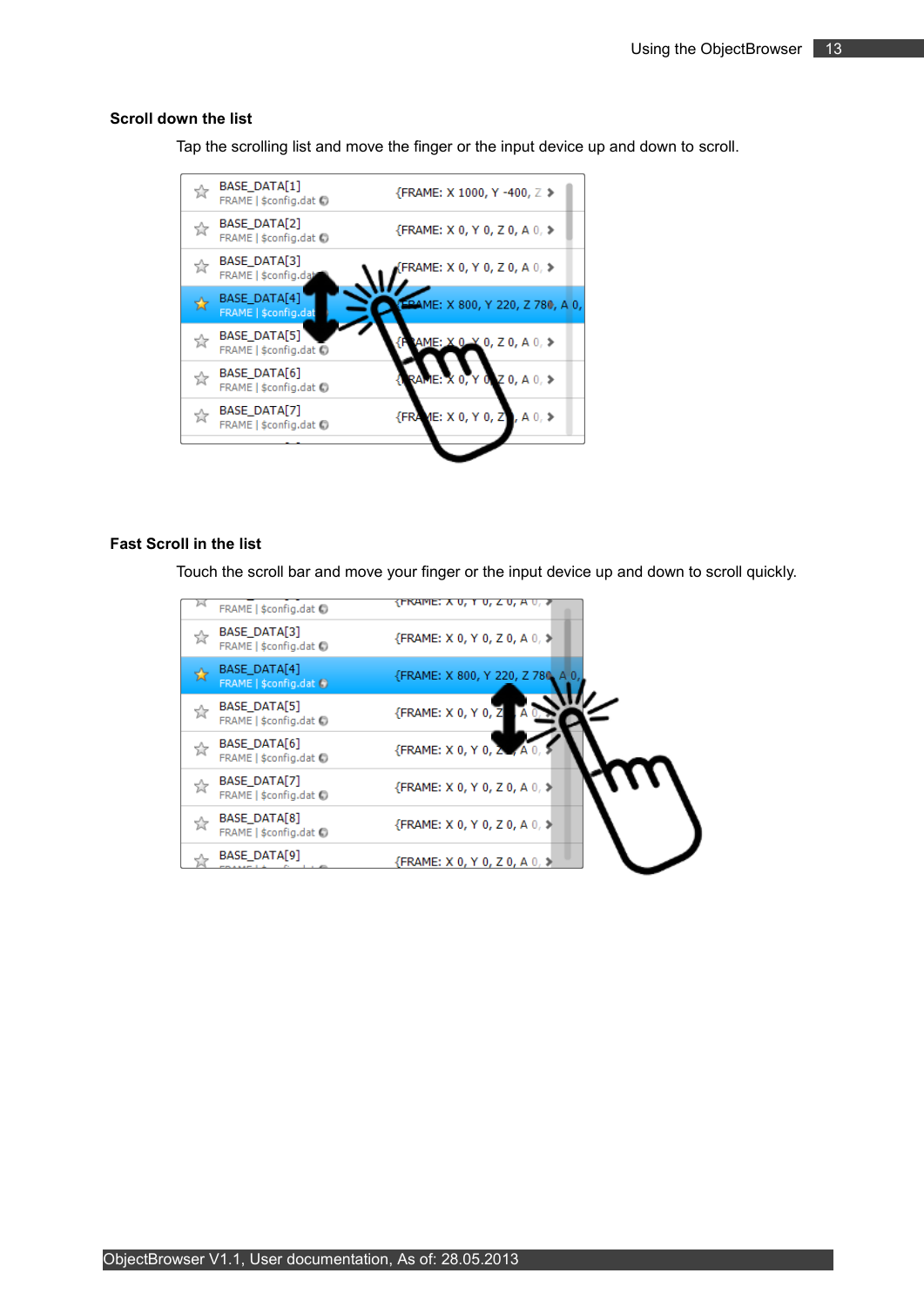#### **Select a list entry to dissolve or to change the variable value**

Click on a list entry. Depending on the type of variable the appropriate input box appears.







To close the input field without changing the value, click on either the listing or press the ESC key on the keyboard.

#### **Mark favorites**

Click the Favorites icon to mark variables as favorite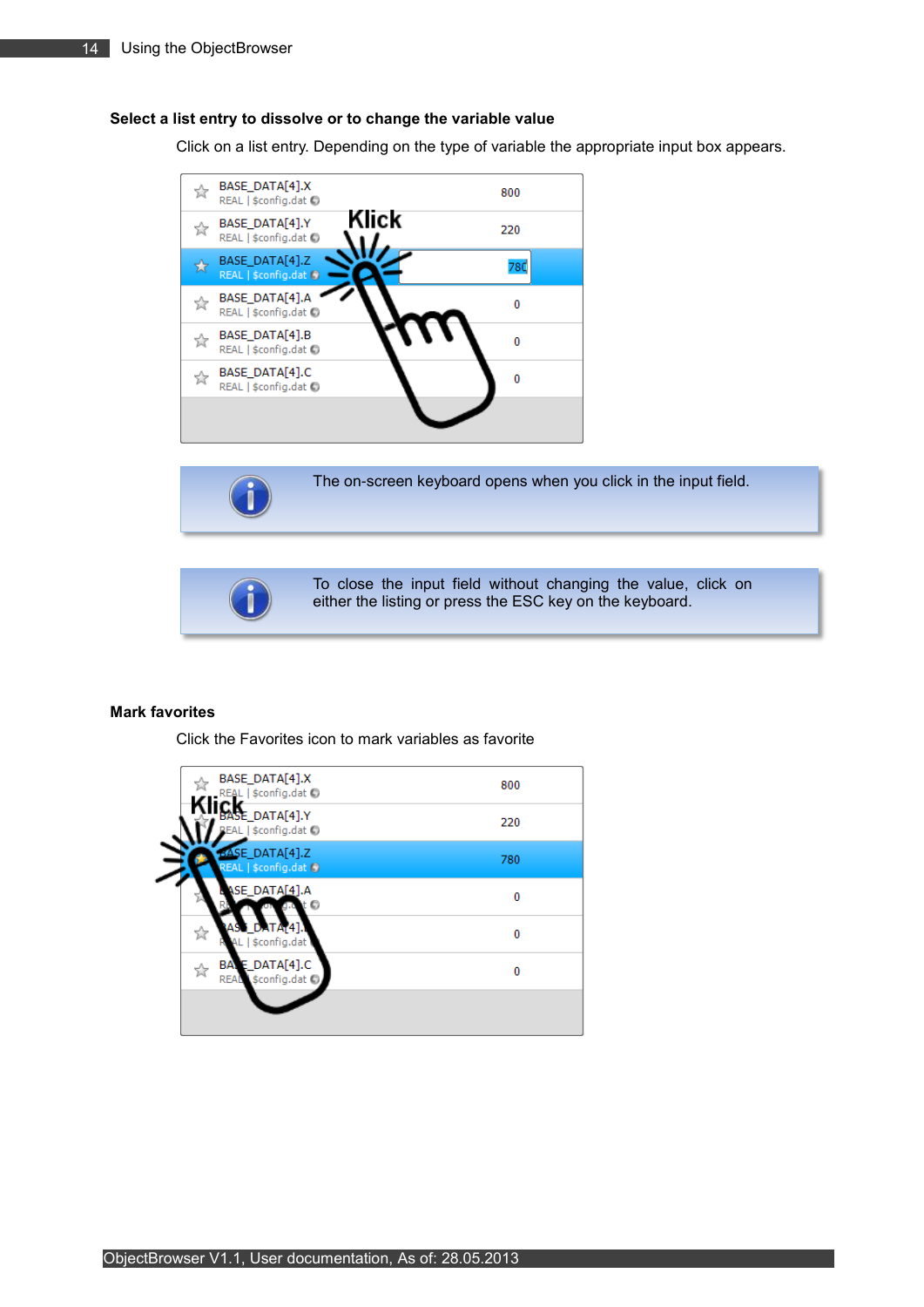#### **Search variables**

Based on the input of the search text simultaneously the displayed list is filtered.



#### **Copy entries**

Elements of the list can be copied. Click 1sec on an entry to open the associated context menu.

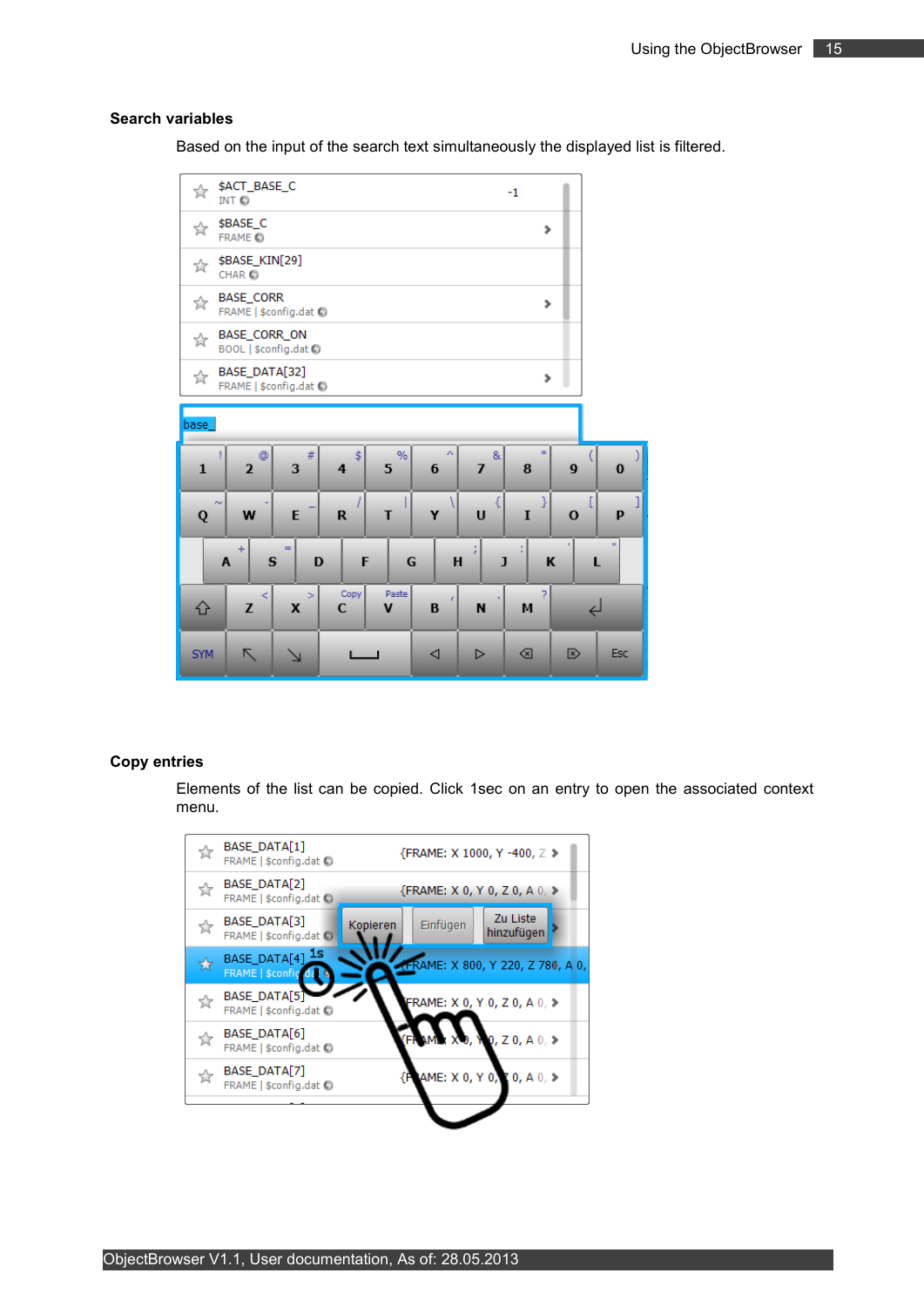#### **Creating lists**

Each element can be added to a new or existing list. Click 1sec on an entry to open the associated context menu. After selecting the *Add to List* button the selected object can be assigned to an existing or a new list.

| ☆             | <b>BASE DATA[1]</b><br>FRAME   \$config.dat (5)                     | {FRAME: X 1000, Y -400, Z >                       |
|---------------|---------------------------------------------------------------------|---------------------------------------------------|
| ☆             | <b>BASE DATA[2]</b><br>FRAME   \$config.dat O                       | ${FRAME: X 0, Y 0, Z 0, A 0, \blacktriangleright$ |
| $\frac{1}{2}$ | <b>BASE</b><br><neue erstellen="" liste=""><br/><b>FRAM</b></neue>  | 0k                                                |
| ☆             | <b>BASE</b><br><neue erstellen="" liste=""><br/><b>FRAM!</b></neue> | 0, Y 220, Z 780, A 0,                             |
| ☆             | <b>BASE</b><br><b>Basedaten</b><br><b>FRAME</b>                     | Y 0, Z 0, A 0, ≯                                  |
| ☆             | BASE DATA[6]<br>FRAME   \$config.dat (C)                            | {FRAME: X 0, Y 0, Z 0, A 0. ≯                     |
| ☆             | <b>BASE DATA[7]</b><br>FRAME   \$config.dat (C)                     | ${FRAME: X 0, Y 0, Z 0, A 0, \blacktriangleright$ |
|               |                                                                     |                                                   |

### <span id="page-15-0"></span>**6.4 Display of the variables**

Regardless of the type of a variable they will be presented in a clear structured list.

If the variable is an array or the data type of a variable is a structure, by clicking on the list entry branching into the array or structure elements will be executed. Branching can be executed as long as each item is resolved to a simple data type.

Simple data types: BOOL, INT, REAL, CHAR, SIGNAL, ENUM

The arrow symbol indicates whether a list entry can be resolved.

This is shown:

- 30. Variable Name
- 31. Data Type
- 32. The declaration location of the variable
- 33. Value of the variable
- 34. Arrow icon (appears when the variable can be resolved)
- 35. Favorites icon to display the variable in the favorites list
- 36. Globe identifies if a variable is globally available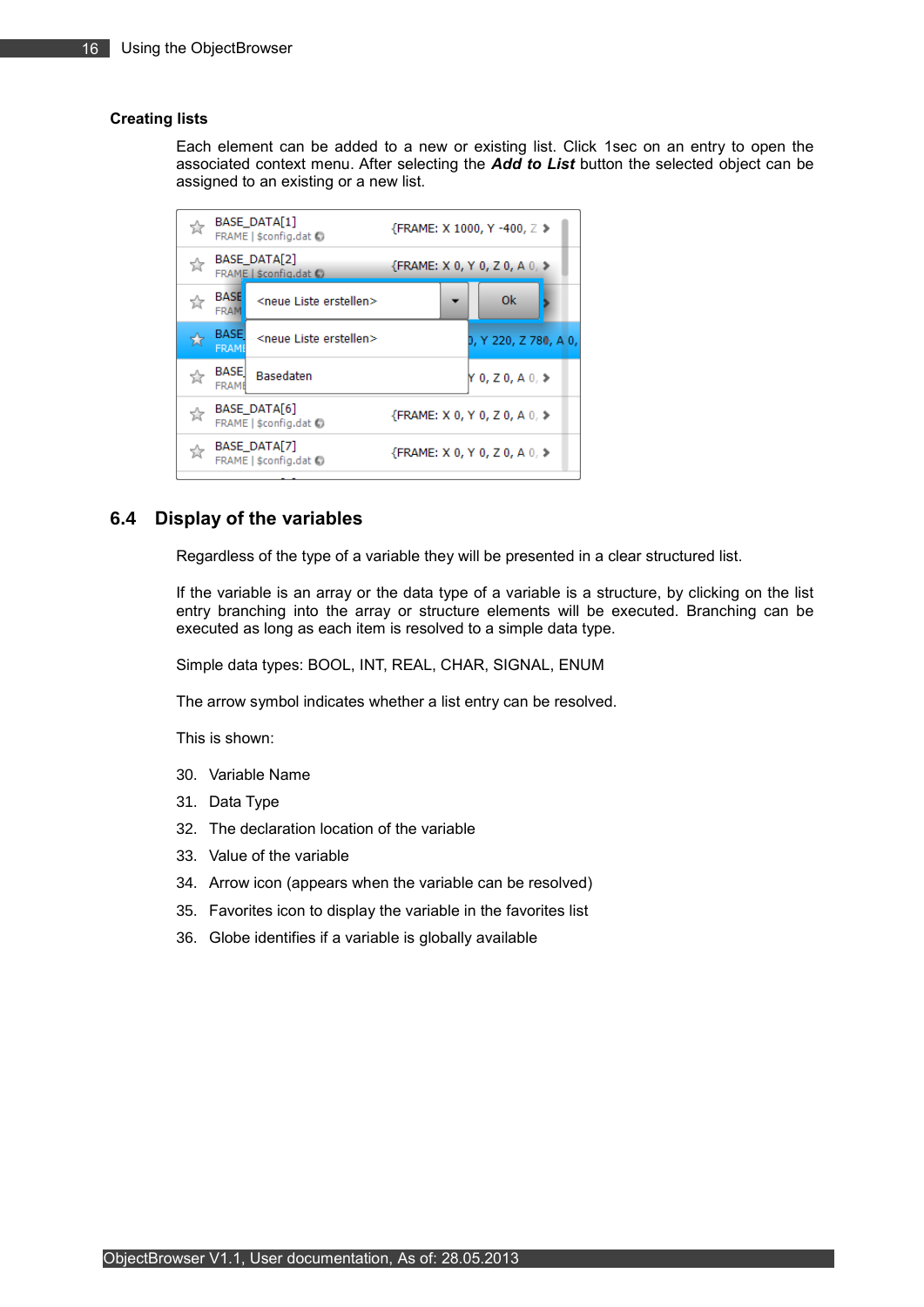| \$IPO MODE<br>IPO MODE O                       | #BASE<br>4                                        |
|------------------------------------------------|---------------------------------------------------|
| AirChkDebug[80]<br>Т.<br>CHAR   dbuerkertair.d | "Air Pressure not ok in Hand                      |
| з<br>$2$ SE_DATA[3]<br>FRAME   \$config.dat O  | ${FRAME: X 0, Y 0, Z 0, A 0, \blacktriangleright$ |
| 7<br>Found<br>BOOL   hmove.dat                 | <b>TRUE</b>                                       |
| FParkposition<br>FDAT   BrakeTestPark.dat      | {FDAT: TOOL NO 0, BASE >                          |
| P[255]<br>PRESET   p00.dat                     | 5                                                 |
| P1<br>E6POS   test_toolchange.dat              | {E6POS: X 2271.882, Y -70 >                       |
| Բ                                              |                                                   |

<span id="page-16-0"></span>**Figure 6-1: Representation of the variables**

The selected entry is shown in blue.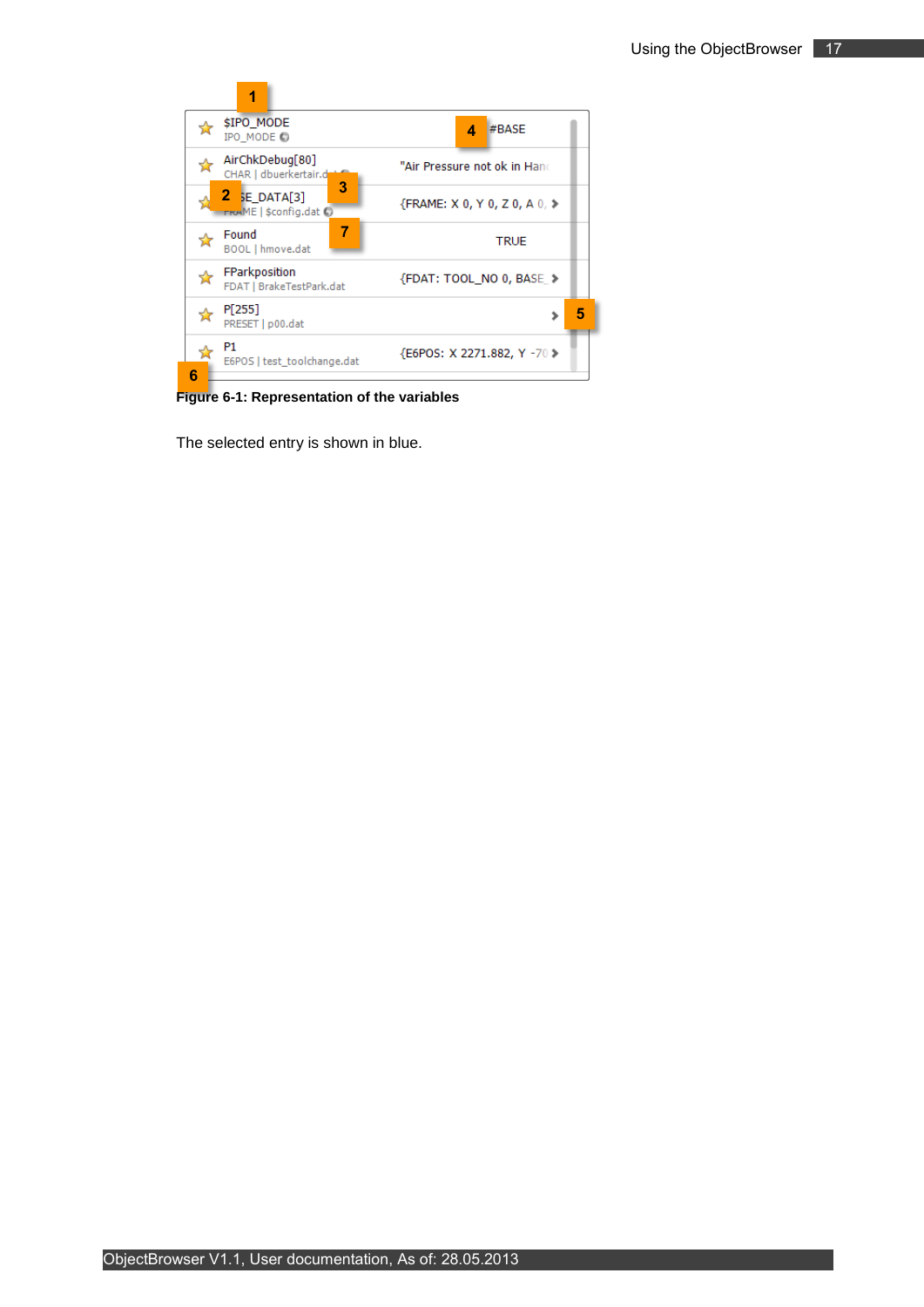### <span id="page-17-0"></span>**6.5 Update the displayed variable values**

An update of the values is always performed only for the currently visible tags. This is done only once,

- 37. Once a list has been rebuilt
- 38. After scrolling a list

Using the **Refresh** Button, a cyclic update of the values of the visible variables are a switched on and off. If this option is active, there is a constant update of the variable values.



### <span id="page-17-1"></span>**6.6 Grouping of variables**

The launch window is displays the so called "top-level list". The items display the different grouping types. By clicking the items in the list branching into the child list will be executed.

#### **Representation**

| <b>ObjectBrowser by OrangeApps</b>                                              |   |    |
|---------------------------------------------------------------------------------|---|----|
| All<br>Show all Variables                                                       | ъ |    |
| <b>Favorites</b><br>Show Variables marked as Favorites                          |   |    |
| Datatype<br>Show Variables arranged by Datatypes                                |   |    |
| Module<br>Show Variables arranged by Modules                                    |   |    |
| <b>Actual Module</b><br>Show Variables of actual selected Module                |   | Г. |
| <b>Actual Runtime Variables</b><br>Show Runtime Variables of the actual Routine |   |    |
| Lists<br>Recently changed variables, User- and TechPackage-Lists                |   |    |

**Figure 6-2: Selectable groups**

#### <span id="page-17-2"></span>**Groups**

| Grouping      | <b>Description</b>                                                                                                                |
|---------------|-----------------------------------------------------------------------------------------------------------------------------------|
| All           | shows a list with all defined variables. The display of<br>system variables can be turned on and off in the<br>configuration menu |
| Favorites     | Displays a list of all defined favorites                                                                                          |
| Datatype      | shows variables sorted by data type                                                                                               |
| Module        | shows variables sorted by module                                                                                                  |
| Actual module | shows all variable of the currently selected module                                                                               |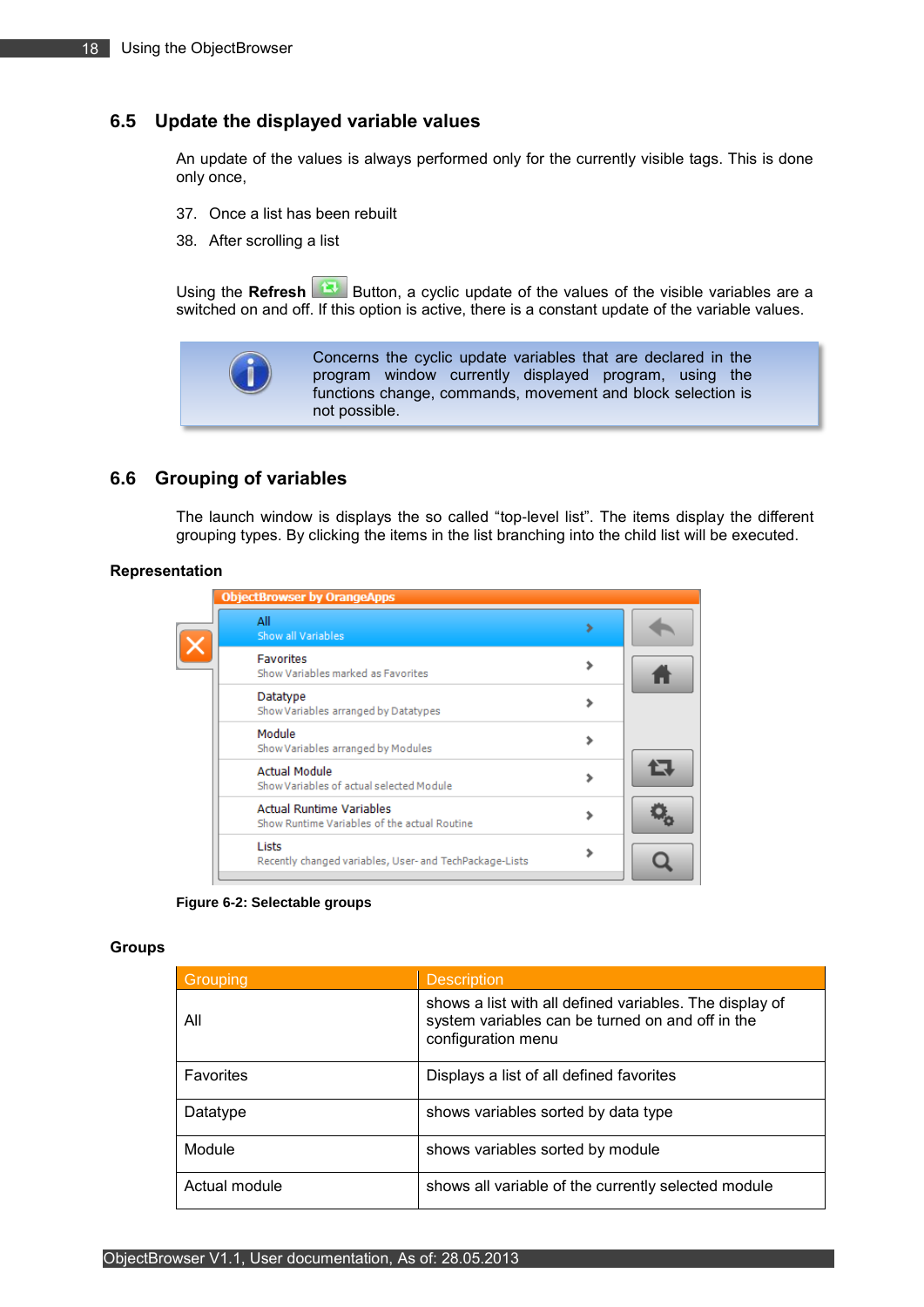| Actual runtime variables | Displays the run-time variables of the routine in which<br>the program pointer is located (routine must be visible) |
|--------------------------|---------------------------------------------------------------------------------------------------------------------|
| Lists                    | Displays variables of different lists                                                                               |

**Table 6-1: Selectable groups in the main list**

### <span id="page-18-1"></span><span id="page-18-0"></span>**6.7 Changing the values of variables**

#### **Requirement**

 User group Expert or approval of the user group operator by an expert in the configuration menu

#### **Features**

- The displayed input field depends on the data type
- The entries shown in the entry box depend on the data type of the variable
- The displayed on-screen keyboard depends on the data type of the variable

#### **Open the entry to edit**

Tap a list item to open the item for editing.

#### **Use the entered value**

By tapping **Return** the input box is closed and the entered value is set.

#### **Discard the value entered**

With the **ESC** key or tap on the list item, the box is closed without setting the value.

#### **Error Messages**

If it is not possible to set the value the error message "**Value could not be set**" will be displayed. Possible causes are read-only variables or incompatible data types (see Chapter [Messages\)](#page-22-0).

### **Displaying fields**

| Data<br><b>Type</b> | <b>Display</b>                            |              |                          |
|---------------------|-------------------------------------------|--------------|--------------------------|
| INT,<br><b>REAL</b> | <b>iTest</b><br>INT   TestObjects.dat     |              | d                        |
|                     | bFound<br>☆<br>BOOL   TestObjects.dat     | <b>FALSE</b> | $\overline{\phantom{0}}$ |
| <b>BOOL</b>         |                                           | <b>TRUE</b>  |                          |
|                     |                                           | <b>FALSE</b> |                          |
| <b>CHAR</b>         | BASE_NAME[3,]<br>☆<br>CHAR   \$config.dat | Part 255     |                          |
|                     |                                           |              |                          |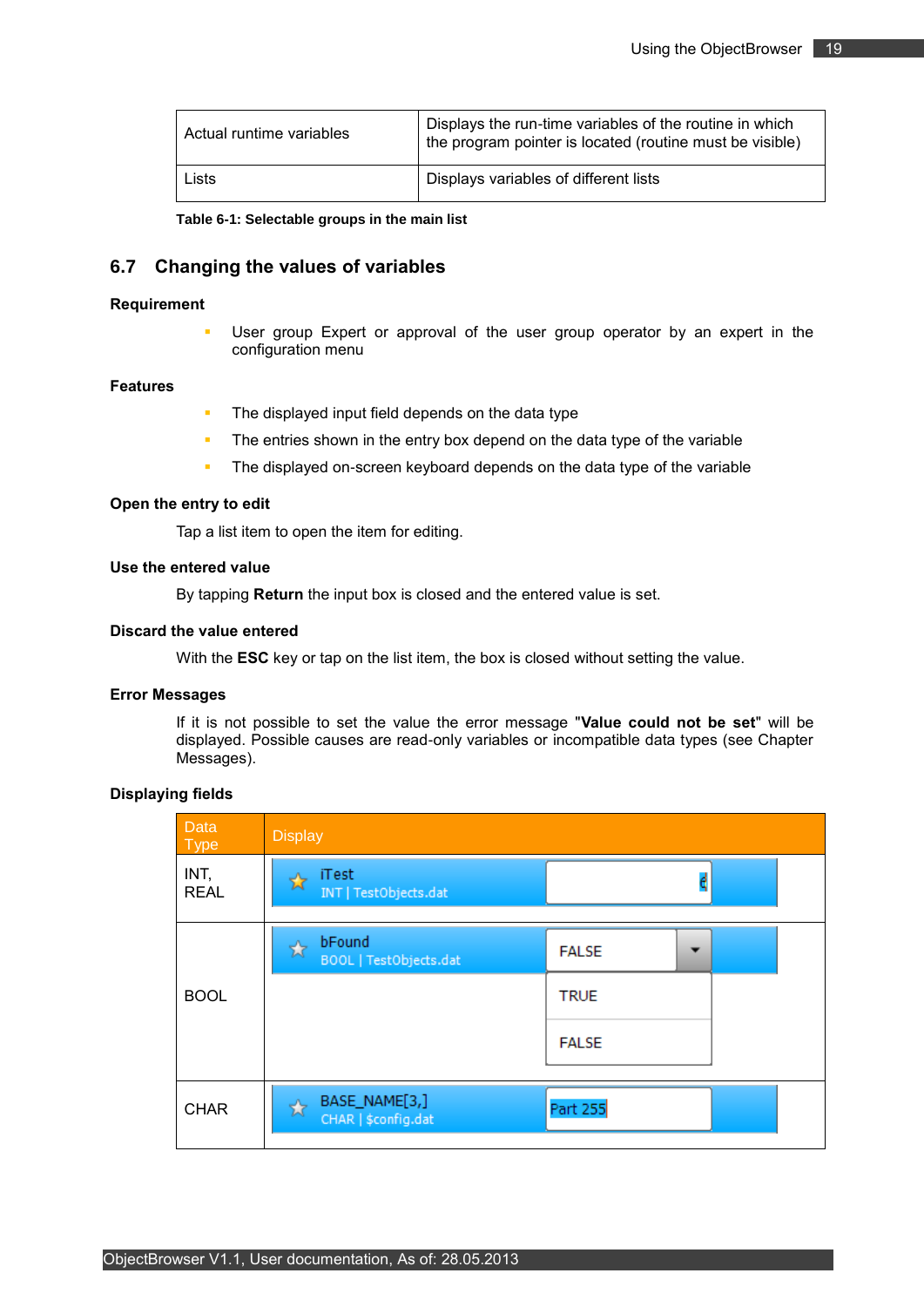|               | \$IPO_MODE<br>☆<br>IPO_MODE                  | #BASE        | ▼ |  |  |
|---------------|----------------------------------------------|--------------|---|--|--|
| <b>ENUM</b>   |                                              | #BASE        |   |  |  |
|               |                                              | #TCP         |   |  |  |
|               | Note: Only the available items are displayed |              |   |  |  |
|               | sTest<br>SIGNAL   TestObjects.dat            | <b>TRUE</b>  |   |  |  |
| <b>SIGNAL</b> |                                              | <b>TRUE</b>  |   |  |  |
|               |                                              | <b>FALSE</b> |   |  |  |
|               |                                              |              |   |  |  |

### <span id="page-19-1"></span><span id="page-19-0"></span>**6.8 Copy and paste the values of variables**

#### **Requirement**

 User group Expert or approval of the user group operator by an expert in the configuration menu

#### **Features**

- Variables with either simple data types or complex structures can be copied
- **Copy and paste via the context menu**

#### **Open the context menu for copying**

Tap about 1sec on the to be copied list entry.

#### **Copy value**

With the **Copy** button in the context menu the variable content is copied.

### **Add value**

Tap about 1sec on the target variable. With the key **Paste** in the context menu the content of the copied variable is pasted into the destination variable.

#### **Close context menu**

The context menu closes automatically when idle for a few seconds. Alternatively, you can close it by tapping on a list entry.

#### **Error Messages**

If unable to insert the value the error message " **Value could not be set** " appears. Possible causes are read-only variables or incompatible data types (see Chapter [Messages\)](#page-22-0).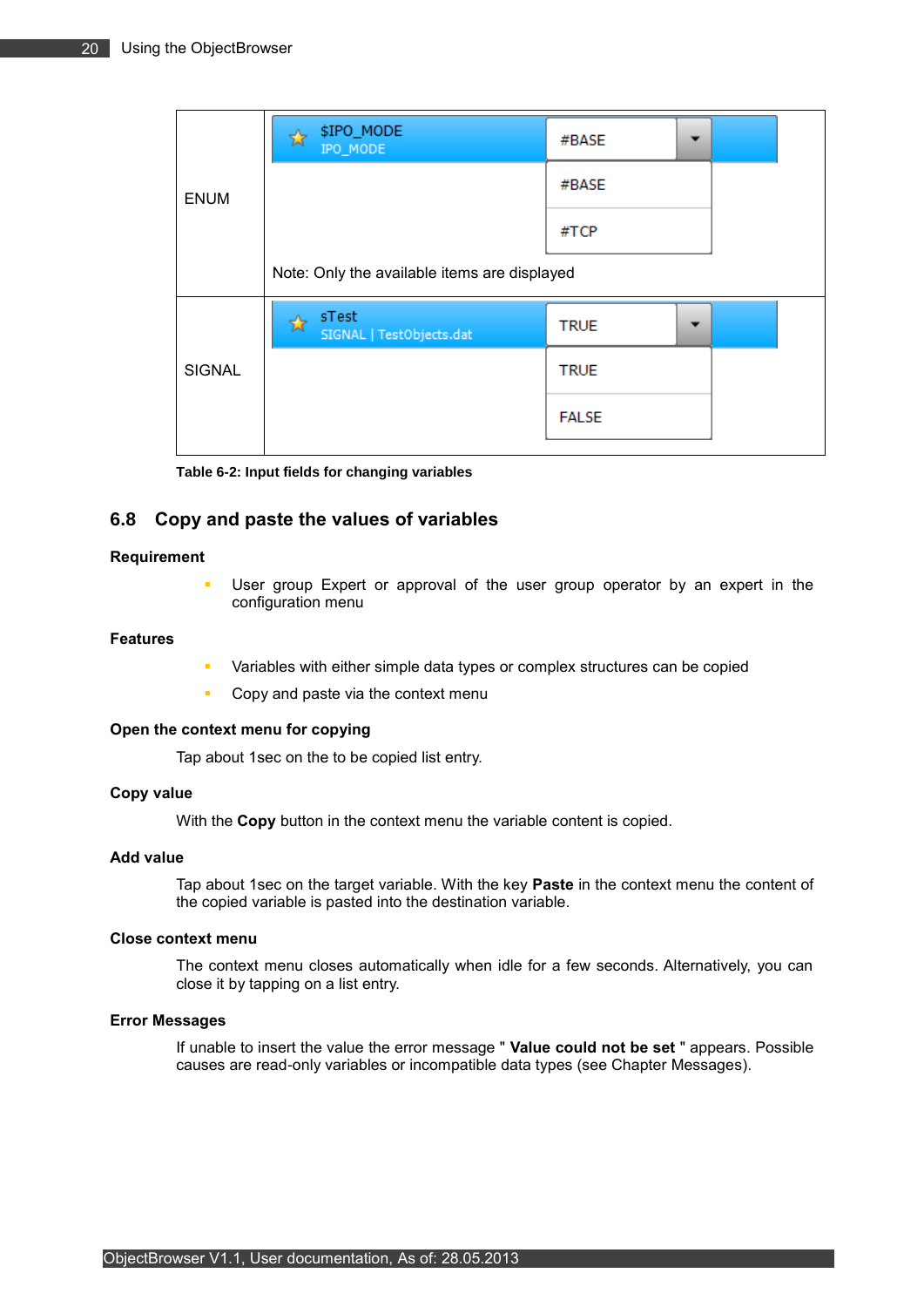### <span id="page-20-0"></span>**6.9 View and edit runtime variables**

#### **Requirement to modify the run-time variables**

 User group Expert or approval of the user group operator by an expert in the configuration menu

Due to the internal behavior of the robot system following features in the representation and modification of run-time variables occur.

#### **Characteristics:**

- Always displayed are those runtime variables of the routine in which the program pointer is located **AND** which is currently displayed in the program window
- $\rightarrow$ Runtime variables of non-visible routines are not displayed
- Variable values are updated in the list and can be processed as soon as the program interpreter the obtains the state "STOP" (e.g., by pressing the stop button on the SmartPad or through a "stop" command in the program)
- If the program pointer reaches the end of the program, runtime variables get invalid and their value no longer appears in the list

**Hint**

Runtime variables are valid only within the routine in which they are declared

As long as runtime variables neither can be updated nor be processed, the following message is displayed in the list:

Stop Program to show or edit actual values

#### <span id="page-20-1"></span>**6.10 Create lists and add items**

#### **Requirement**

 User group Expert or approval of the user group operator by an expert in the configuration menu

#### **Features**

- Variables containing simple data types or complex structures can be added into lists
- Lists are created via the context menu or a text editor

#### **Open the context menu for creating or inserting elements in lists**

Tap about 1sec on the list entry to be inserted into a list.

#### **Insert element into a list**

- 39. Mark the element and open the context menu
- 40. Tap on **add to list** in the context menu.
- 41. Select the desired list from drop-down box or choose **Create new list**
- 42. Select **OK** key

#### **Remove item from a list**

- 43. Open the List
- 44. Mark the element and open the context menu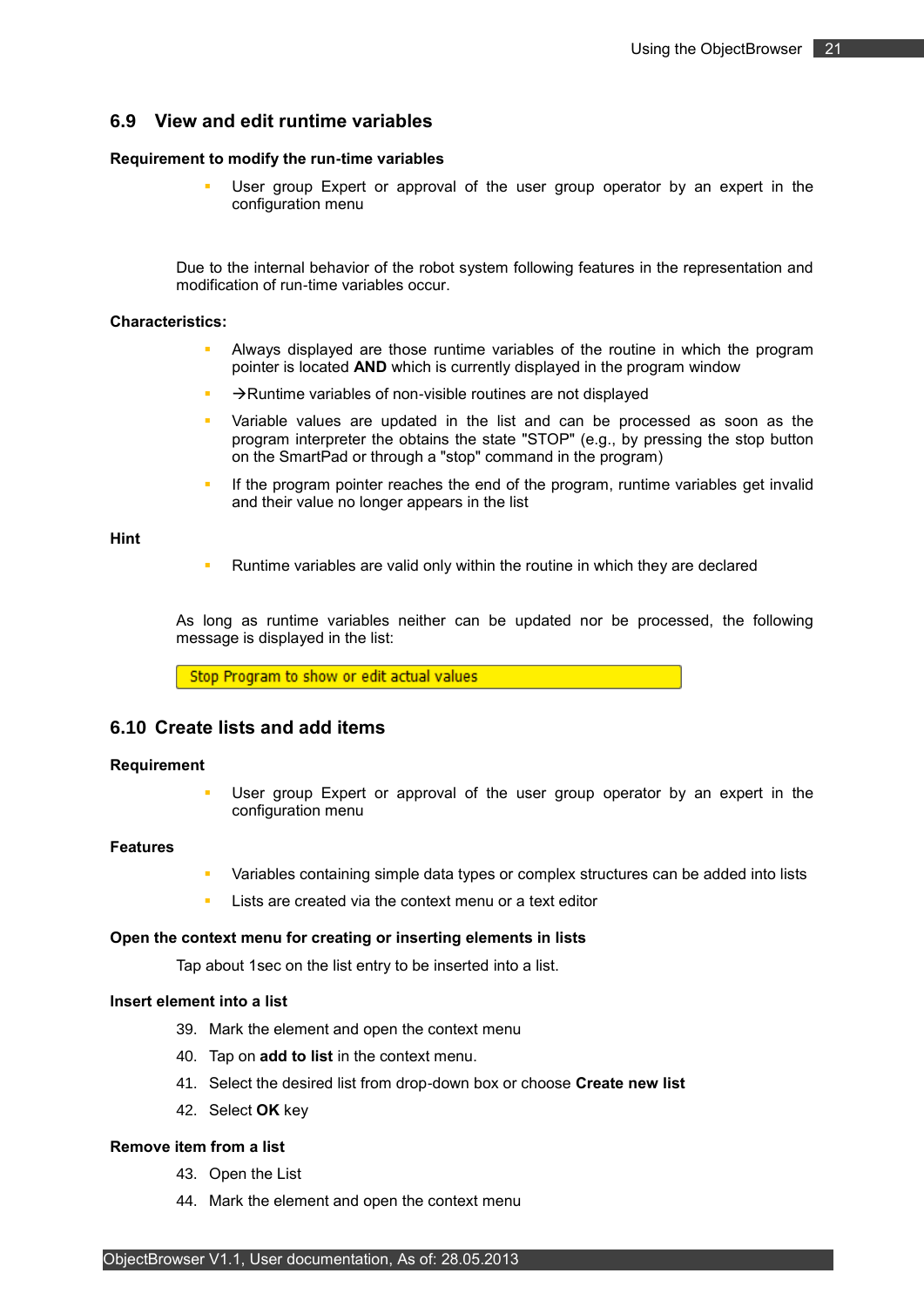45. Tap **Remove from list** in the context menu.

#### **Remove complete list**

- 46. Open the entry **lists** in the main menu
- 47. Mark list and open the context menu
- 48. Tap **Remove List** in the context menu.

#### Note:

All lists are in the directory C:\KRC\USER as an XML file. When you click on the entry **lists** in the main screen all existing lists in this directory are loaded. Lists can thus be easily created and edited using a text editor.

### <span id="page-21-0"></span>**6.11 Configuration Menu**

The configuration menu allows customization of the display.

Exit the menu by pressing OK, the current state is accepted and the main page is displayed.

#### **Requirement**

| ٠ | User group Expert                           |           |              |
|---|---------------------------------------------|-----------|--------------|
|   | <b>ObjectBrowser by OrangeApps</b>          |           |              |
|   | Show System-Variables (Variables with '\$') |           | $\mathbf{O}$ |
|   | Operator can edit variable values           |           | $\Omega$     |
|   | Operator can create and edit list           |           | $\Omega$     |
|   | Operator can see just lists                 |           | $\Omega$     |
|   | OrangeApps.ObjectBrowser<br>V1.1.6.30       | <b>Ok</b> | Cancel       |

**Figure 6-3: Configuration Menu**

#### <span id="page-21-1"></span>**Available Options**

| Option                               | <b>Description</b>                                                                                                |
|--------------------------------------|-------------------------------------------------------------------------------------------------------------------|
| <b>Show System Variables</b>         | Toggle display of system variables                                                                                |
| Operator can edit variable<br>values | If this option is enabled, the user group "operator" can<br>change variable values                                |
| User can create and edit lists       | If this option is enabled, the user group "operator" can<br>create and modify lists                               |
| Operator can see judt lists          | If this option is activated, the main window is the user<br>group "operator" only the entry "list" to choose from |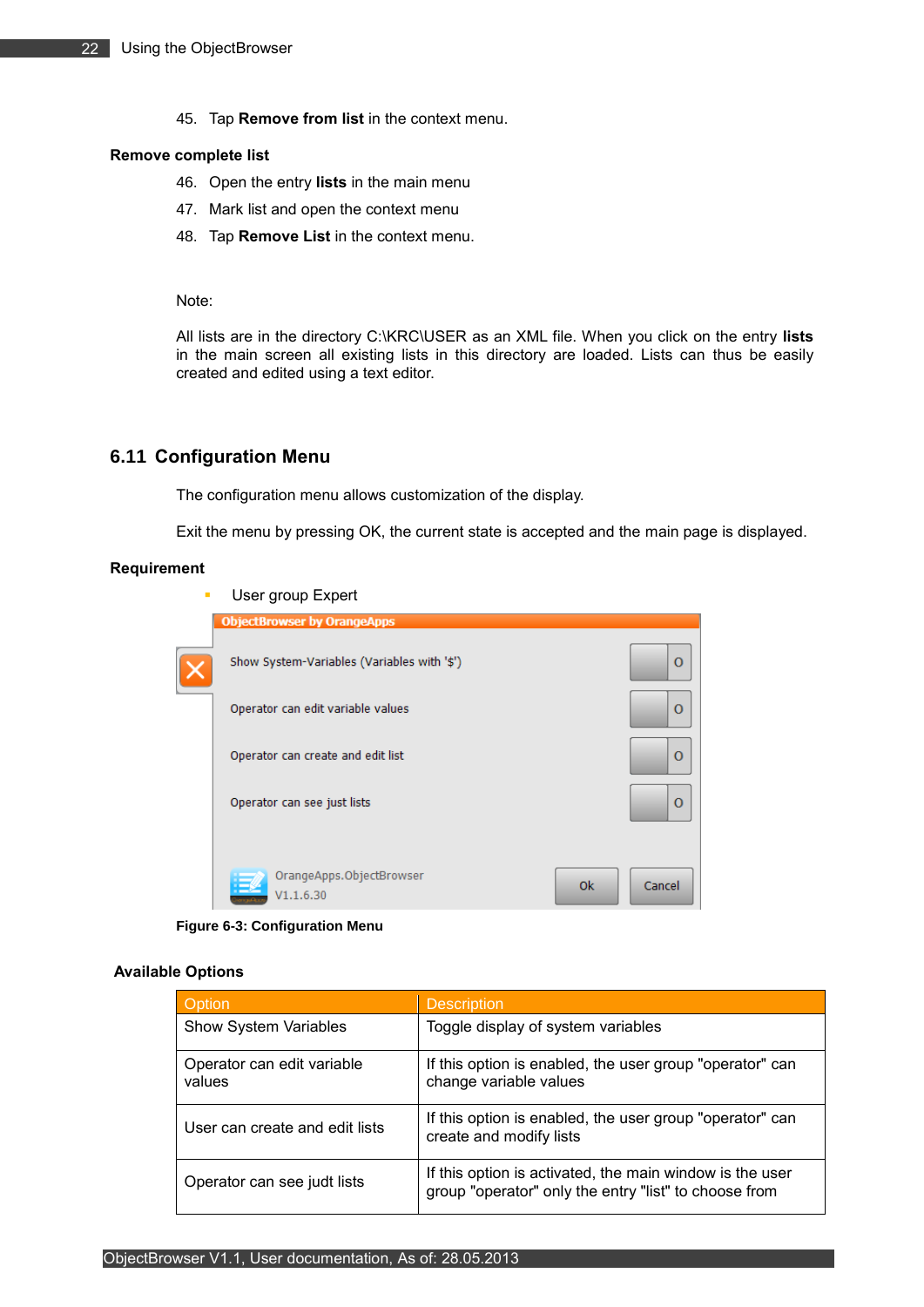# <span id="page-22-0"></span>**7 Messages**

| Notification                                                    | <b>Description</b>                                                                                                                                           | Error type    | Error<br>number |
|-----------------------------------------------------------------|--------------------------------------------------------------------------------------------------------------------------------------------------------------|---------------|-----------------|
| No license for robot {serial<br>number} available               | The license file to operate the software in<br>a production environment for these robot<br>serial number is missing                                          | <b>Status</b> | 101             |
| License for robot {serial<br>number} is invalid or<br>expired   | The license to operate the software in a<br>production environment for these robot<br>serial number is expired or invalid                                    | <b>Status</b> | 102             |
| x days left until license<br>runs out                           | $x$ (= number) days remaining until the<br>ObjectBrowser cannot be used any more                                                                             | Info          | 103             |
| You need at least expert<br>rights in order to change<br>values | Changing the values of variables is only<br>possible for the user group expert or<br>higher or for group operator when<br>activated by the user group expert | Info          | 4               |
|                                                                 | Changing the variable's value could not<br>be carried out. Possible causes:                                                                                  |               |                 |
|                                                                 | Variable is read-only                                                                                                                                        |               |                 |
| Value could not be set                                          | Entered value is of the wrong data<br>type                                                                                                                   | Info          | 1               |
|                                                                 | An attempt was made to copy<br>ш<br>variables with incompatible data<br>types                                                                                |               |                 |

The following messages can be displayed in the message window

<span id="page-22-1"></span>**Table 7-1 Messages**